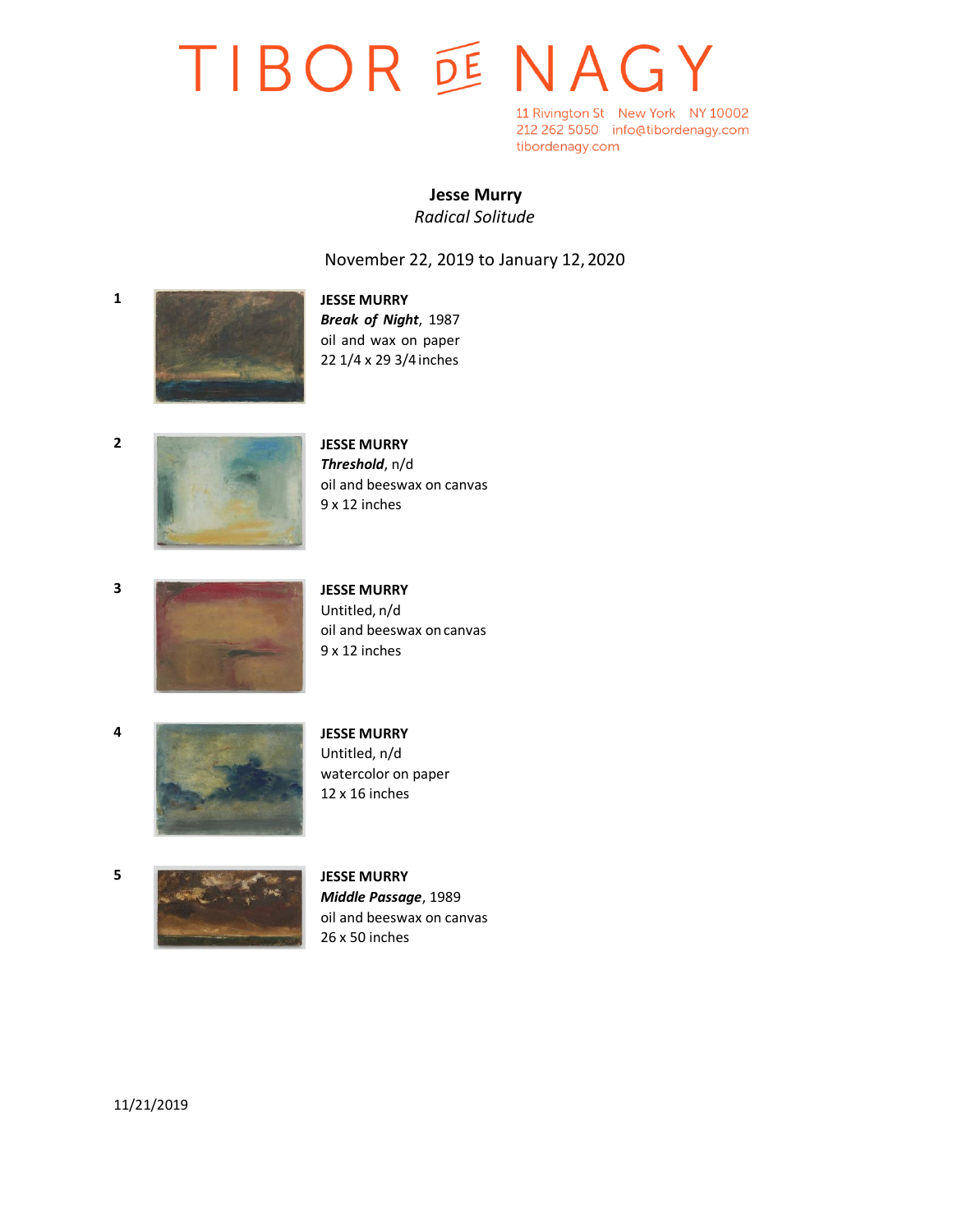

Untitled, n/d watercolor on paper 11 x 11 inches



Untitled , n/d watercolor on paper 11 x 11 inches



*The Weather and the Giant of the Weather*, 1989 oil and beeswax on linen 22 1/4 x 55 5/8 inches



Untitled, n/d watercolor on paper 29 3/4 x 22 inches



Untitled, n/d oil and beeswax on canvas 11 x 14 inches



*Untitled (Green and Brown)*, n/d oil and beeswax on linen 10 1/2 x 15 1/4 inches